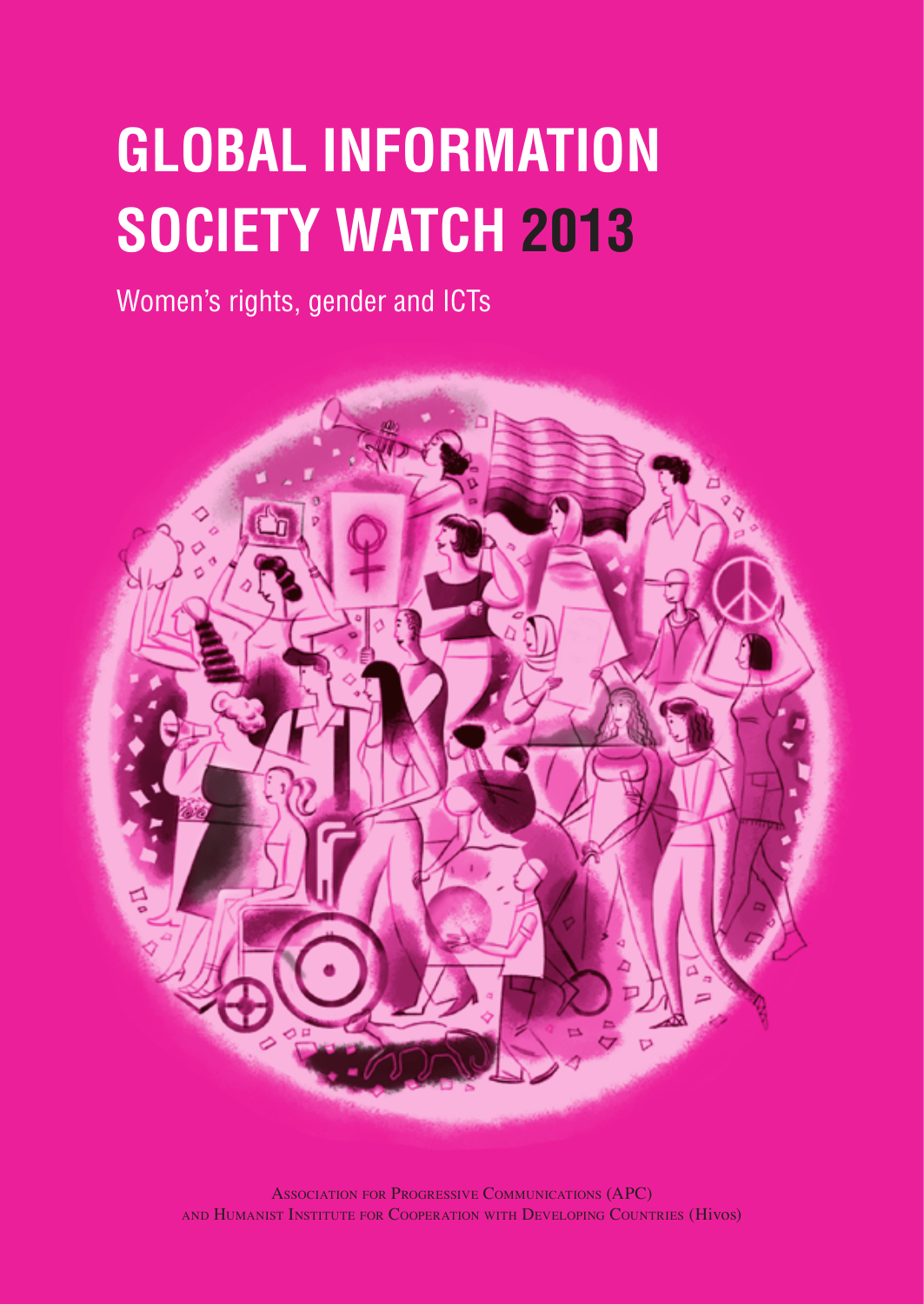## **Global Information Society Watch**

**2013**

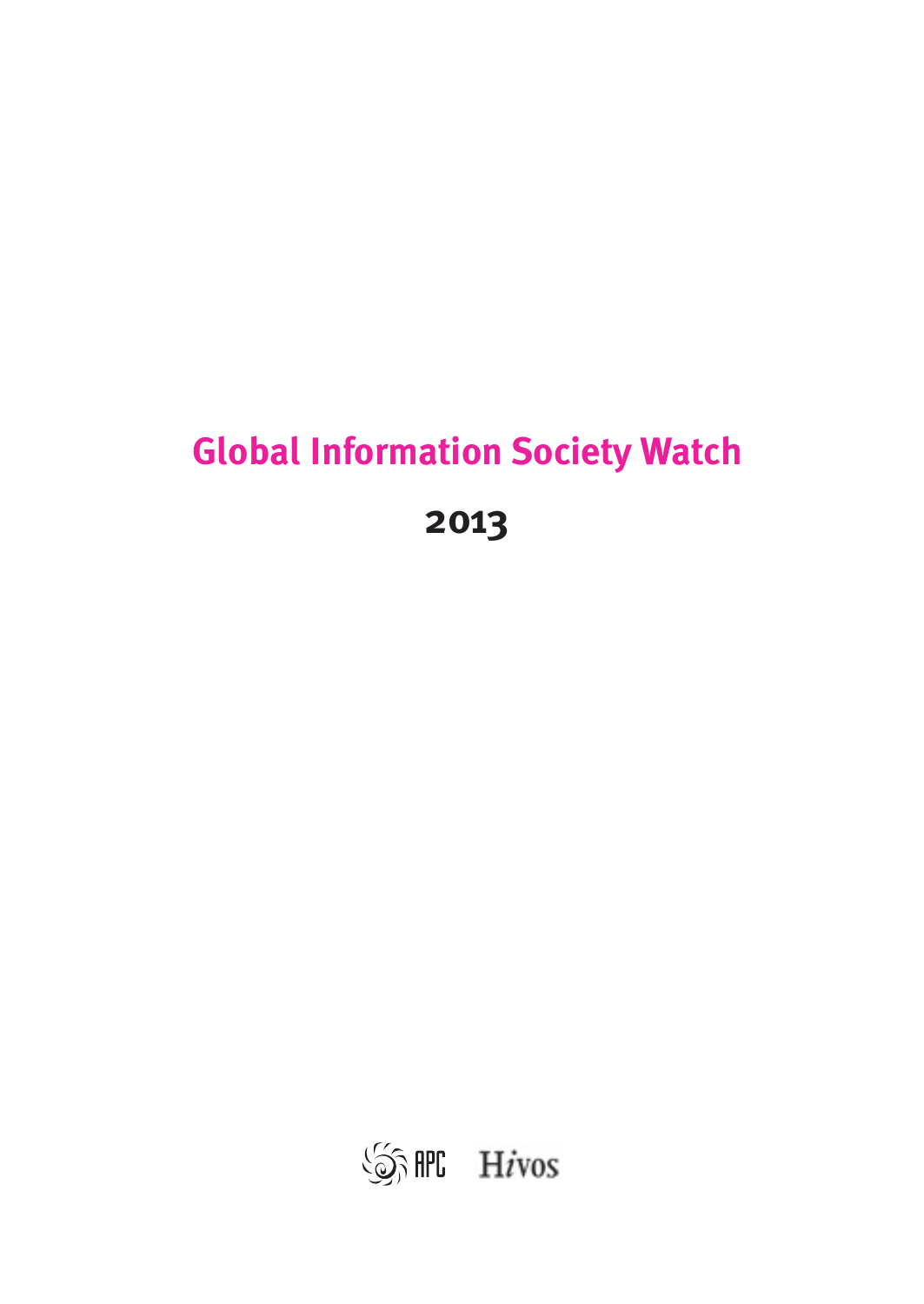#### **Steering committee**

Anriette Esterhuysen (APC) Loe Schout (Hivos)

#### **Coordinating committee**

Janine Moolman (APC) Monique Doppert (Hivos) Valeria Betancourt (APC) Mallory Knodel (APC)

#### **Project coordinator**

Valeria Betancourt

**Editor** Alan Finlay

**Assistant editor** Lori Nordstrom

**Publication production** Mallory Knodel

**Proofreading** Valerie Dee Lori Nordstrom

#### **Graphic design**

Monocromo info@monocromo.com.uy Phone: +598 2400 1685

**Cover illustration**  Matías Bervejillo

#### **Financial support provided by**

Humanist Institute for Cooperation with Developing Countries (Hivos) Ministry of Foreign Affairs of the Netherlands Funding Leadership and Opportunities for Women (FLOW)



*Global Information Society Watch*  Published by APC and Hivos 2013

Creative Commons Attribution 3.0 Licence ‹creativecommons.org/licenses/by-nc-nd/3.0› Some rights reserved.

ISSN: 2225-4625 ISBN: 978-92-95102-06-4 APC-201310-CIPP-R-EN-DIGITAL-197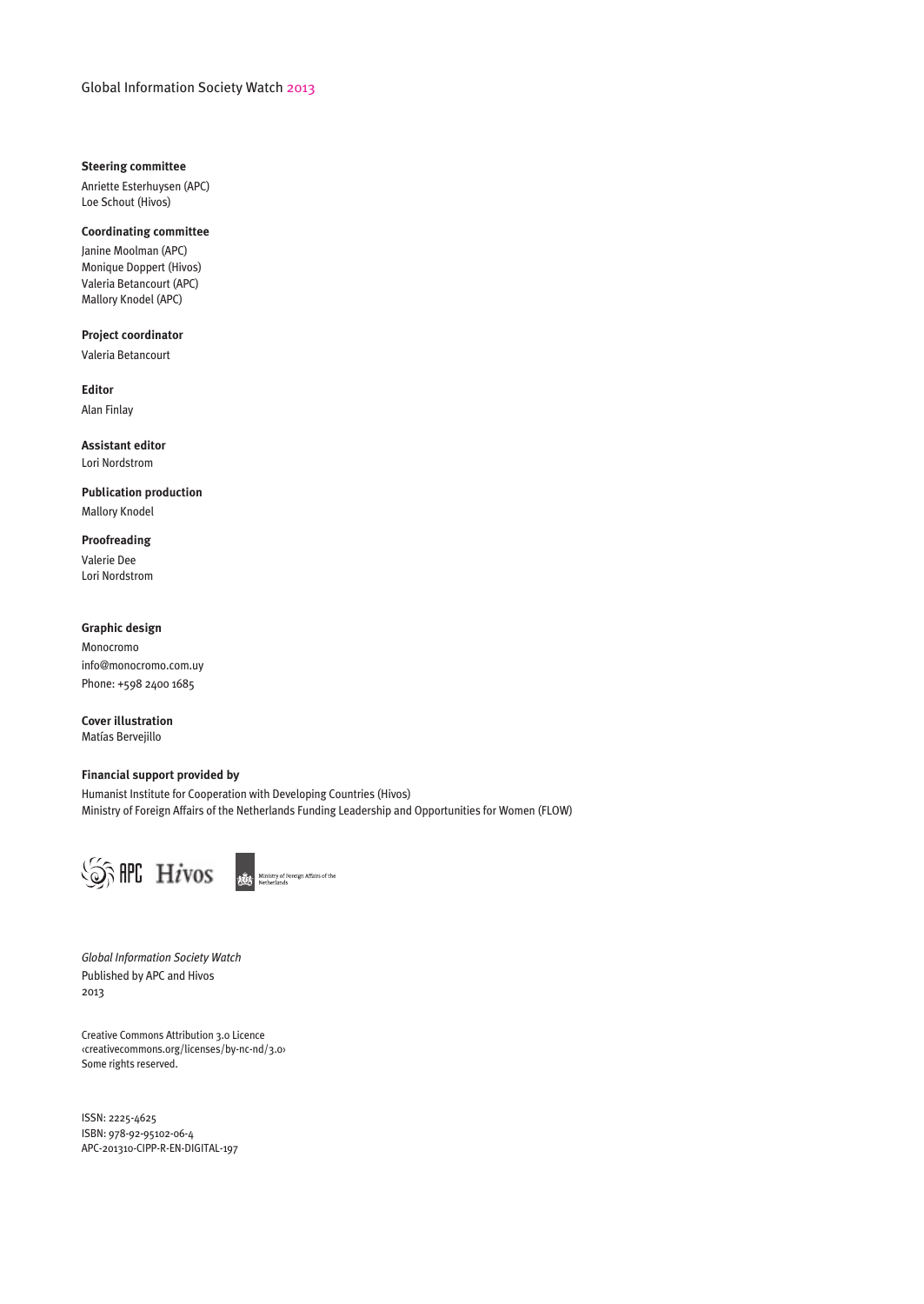### **Netherlands**

Internet, information and the right to perform your own abortion



#### **NETSHEILA**

Lin McDevitt-Pugh www.netsheila.com

#### **Introduction**

The Dutch foundation Women on Waves and its sister organisation Women on Web (addressed together as WoW) operate from a core value: that women have a right to their health and a right to access information about safe abortions. Women on Web offers an online abortion consultation service with a licensed doctor through its website.<sup>1</sup> The service is offered in ten languages and the safe abortion information on the website is in twelve languages. The online abortion help service can provide information to women living in countries where safe abortion is not accessible, as well as medical guidance and a medical abortion for pregnancies up to nine weeks. A medical abortion is procured through a combination of drugs, Mifepristone and Misoprostol, and women can administer it themselves. WoW's claim: it is reducing the number of deaths due to unsafe abortions and making women the primary agents in deciding whether or not to terminate a pregnancy.

In Morocco, 600 to 800 women per day undergo an illegal abortion and at least 90 women per year die as a result. In October 2012, Women on Waves was in Morocco, at the invitation of local rights organisation MALI, to provide safe medical abortions to women in international waters and to launch the Moroccan safe abortion hotline.<sup>2</sup> Warned of their coming, a warship waited at sea, ready to block the entrance to the marina. This did not work as the Women on Waves yacht had already entered the harbour before. Their yacht displayed banners showing the telephone number of the local safe abortion hotline. Police arrived to make the abortion activists leave, which precipitated a media frenzy. Hundreds of photos and film footage of the yacht were taken and disseminated through media channels, effectively launching the hotline through mainstream media. The Moroccan authorities immediately expelled the Women on Waves' yacht and prevented them from bringing women to international waters and providing them with an early medical abortion.

#### **Policy and political background**

The World Health Organization (WHO) estimates that 42 million abortions are induced each year, of which nearly 20 million are performed in unsafe conditions and result in the deaths of an estimated 47,000 girls and women.<sup>3</sup> According to WHO, abortions are as common in countries where they are illegal as in countries where they are legal.

In 29% of all countries, abortions are possible for women who request them. In 71% of the world, abortion law restricts access to abortion; in some countries abortions are illegal under all circumstances. More than one quarter of the world's people live in these countries.4

#### **ICTs internationalise the range of influence**

Through its campaigns in Morocco, Spain, Portugal, Poland and Ireland, the Women on Waves ship has successfully drawn attention to the availability of safe medical abortions. With global numbers of deaths from unsafely performed abortions so high, and knowing that a self-administered safe medical abortion is possible, Women on Waves wanted to change the way abortion is regulated and performed worldwide. They started by publishing online information on the combination of Mifepristone and Misoprostol, drugs that safely produce an abortion. They also provided detailed information on how to find the drugs and self-administer them.

Taking the potential of the internet a step further, Women on Waves worked with partners to develop the Women on Web website,<sup>5</sup> launching it in 2006. Women on Web facilitates a medical consultation for women who are less than nine weeks pregnant, live in a country where access to a safe abortion is restricted, and have no severe illnesses. Women are advised to do a pregnancy test and an ultrasound before the consultation. A doctor prescribes Mifepristone and Misoprostol and ensures the medical abortion is sent to the woman by post. The service is entirely financed by donations.

4 www.prb.org/pdf11/abortion-facts-and-figures-2011.pdf

<sup>3</sup> World Health Organization (2007) *Unsafe Abortion: Global and Regional Estimates of the Incidence of Unsafe Abortion and Associated Mortality in 2003*, 5th edition.

<sup>1</sup> www.womenonweb.org

<sup>2</sup> www.womenonwaves.org/en/page/3416/in-collection/2604/safeabortion-campaign-morocco-october-2012

<sup>5</sup> www.womenonweb.org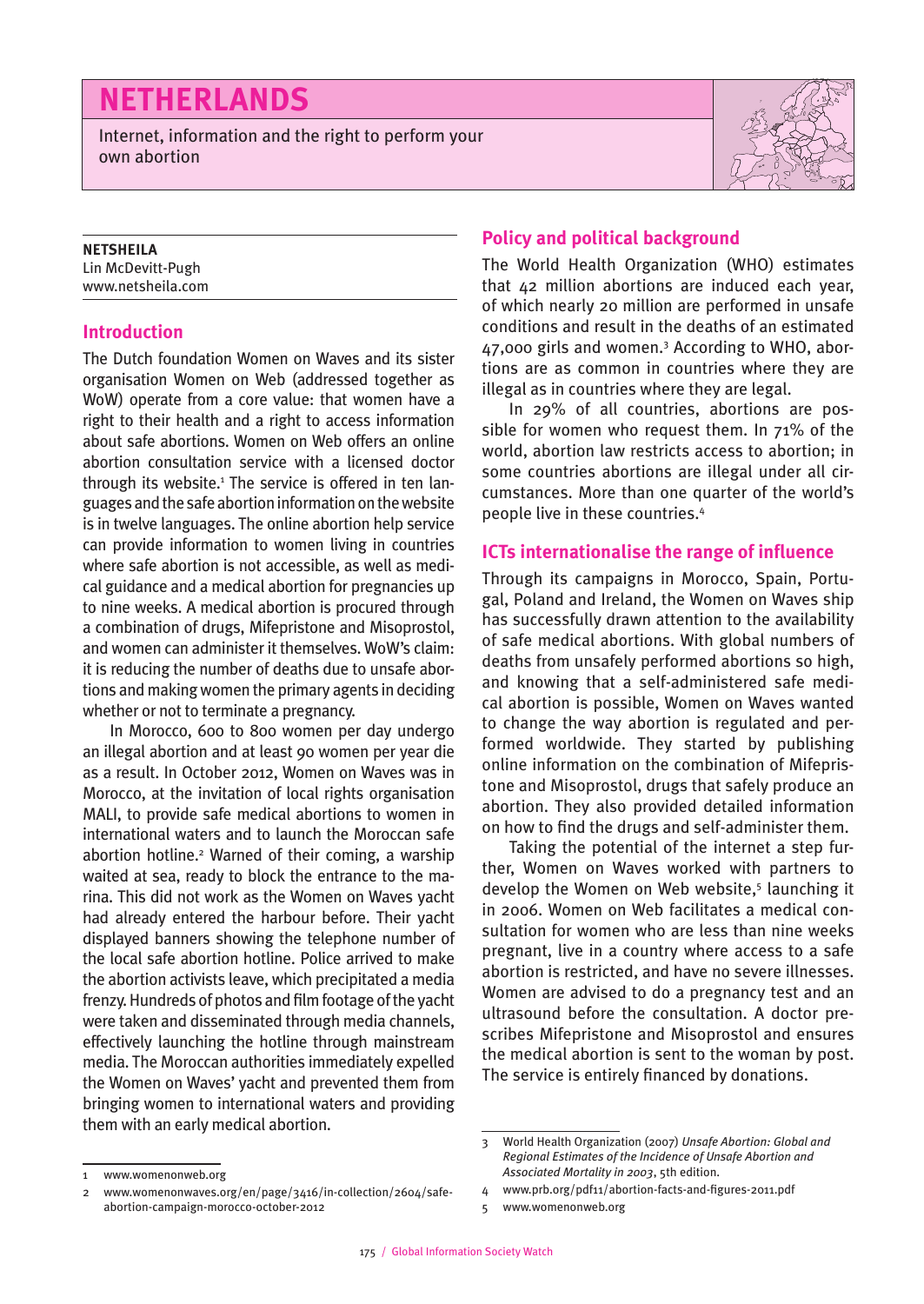

The Women on Waves sailing vessel is subject to Dutch law. According to Dutch law, a medical practitioner must have a licence to terminate a pregnancy if the woman's menstrual period is more than 16 days late. For pregnancies of less than 6.5 weeks after the previous menstrual period, no licence is needed to administer an early medical abortion.

Today a help desk operates in 12 languages, all hours of the day, and deals with a stream of 8,000 emails per month. The team closely monitors the use of the website and usefulness of the service.

The online service is now supplemented by safe abortion hotlines, operating in Argentina, Chile, Ecuador, Peru, Venezuela, Poland, Thailand, Pakistan, Indonesia, Morocco and Kenya, most of which have been set up by local partners who invited Women on Waves to train the consultants and/or facilitate the training process.

The Kenyan safe abortion hotline, the first in Africa, was launched in 2012. It pioneers the use of an interactive voice response (IVR) system with a set of pre-recorded messages. In countries where the legal risks are substantial for activists, the IVR hotline has great potential, as it can be anonymous and does not require "live" counsellors. Two different numbers (on different mobile networks to make it cheaper for the callers) are offered and the service is available 24 hours a day in English and Swahili. The hotline provides information about safe abortion, postpartum haemorrhage prevention and other reproductive health matters. Counsellors return the calls of women who leave a voicemail or an SMS.

During the launch of the Kenyan hotline, activists from Kenya, Malawi, Zimbabwe, Nigeria and Tanzania were trained to set up, maintain and replicate an IVR hotline project.

#### **Information strategies**

Getting the word out is key to the success of these initiatives. In Morocco, the press helped launch the safe abortion hotline through their articles, photos and video presentations of the news of the boat in the harbour. More than 300 media outlets distributed information on WoW and the safe use of Misoprostol in 2012. Social media is an important part of the WoW information strategy mix, and WoW counted millions of visitors to its websites and social media in 2012.<sup>6</sup> The WoW websites and online system were renewed in 2012 and are now available on multi-platform (mobile and desktop) devices.

As with any information strategy, local presence is key. With its local partners, WoW trains community health workers, youth group leaders and pharmacists in slum communities on how to

<sup>6</sup> Conversation with coordinator at Women on Web, 25 May 2013.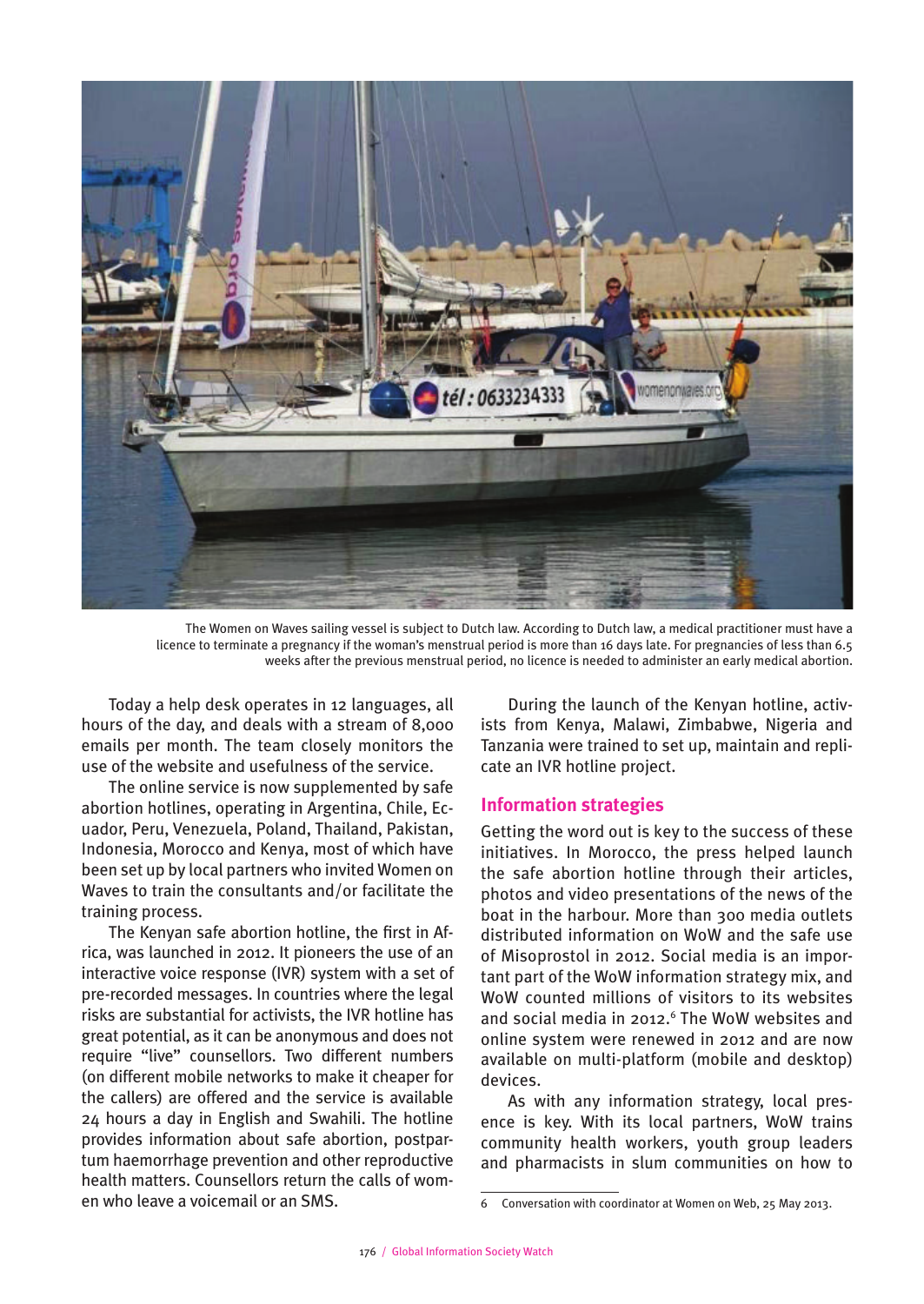procure a safe medical abortion. These are the first people women reach out to for help.

#### **Problems faced**

The governments of Saudi Arabia and Yemen block access to the WoW website. In response, WoW is looking at the possibility of developing a mobile abortion app for use in those and other countries.

Customs regulations in most countries permit people to receive international shipments of medicines for personal use. Mifepristone and Misoprostol are on the list of essential medicines of the WHO.7

WoW has a broad network of organisations willing to honour the intentions of the women who reach out to have a safe abortion in a country where only illegal, unsafe abortions are available.

#### **Legal action in the Netherlands**

In 2008 the Dutch Health Inspection requested the public prosecutor to start legal procedures against Women on Waves. The Inspection claimed that Women on Waves did not have a licence to provide women with an early medical abortion in international waters. The public prosecutor declined, saying there is no indication that Women on Waves broke any Dutch law. In 2012 the Dutch Health Inspection and the Ministry for Health, Welfare and Sport again asserted that Women on Waves was not licensed to provide an early medical abortion, in response to the Morocco mission. In doing so it projected a false image that the doctors and staff of Women on Waves were acting outside the law, undermining the credibility of the organisation inside and outside the Netherlands. It failed to protect Women on Waves in the performance of activities that are legal under Dutch law. It failed to defend Women on Waves in the international press and put the lives of the staff of Women on Waves in danger.8

#### **Analysis**

The sister organisations operate in a newly emerging framework in which harm reduction and human rights merge. The three core principles of harm reduction are neutrality, humanism and pragmatism.

1. Neutrality: Harm reduction strategies ignore legal and social contexts and are concerned only with the risks and health-related harms of an activity. Public health officials have a professional

![](_page_5_Picture_12.jpeg)

Virgin with safe abortion hotline banner, Quito, Ecuador. Photo: Mrova (www.womenonwaves.org)

responsibility to provide, as WoW does, information about technologies such as Misoprostol, to minimise women's personal harms. Public health officials should assure client confidentiality and are not part of the legal apparatus policing a woman's adherence to the law.

- 2. Humanism: All individuals have a right to have their health needs understood and addressed, regardless of their assigned moral status or deviance from laws.
- 3. Pragmatism: Harm reduction recognises that individuals choose to participate in an activity

Misoprostol can be used as a morning-after pill, for the cure of depression, and as a treatment for gastric ulcers and breast cancer.

<sup>8</sup> Kleiverda, G., Gomperts, R. and Swaab, E. H. (2012) Women on Waves volkomen legaal, *Medisch Contact*, November. www. womenonwaves.org/en/page/4030/publicatie-medisch-contactnovember-2012